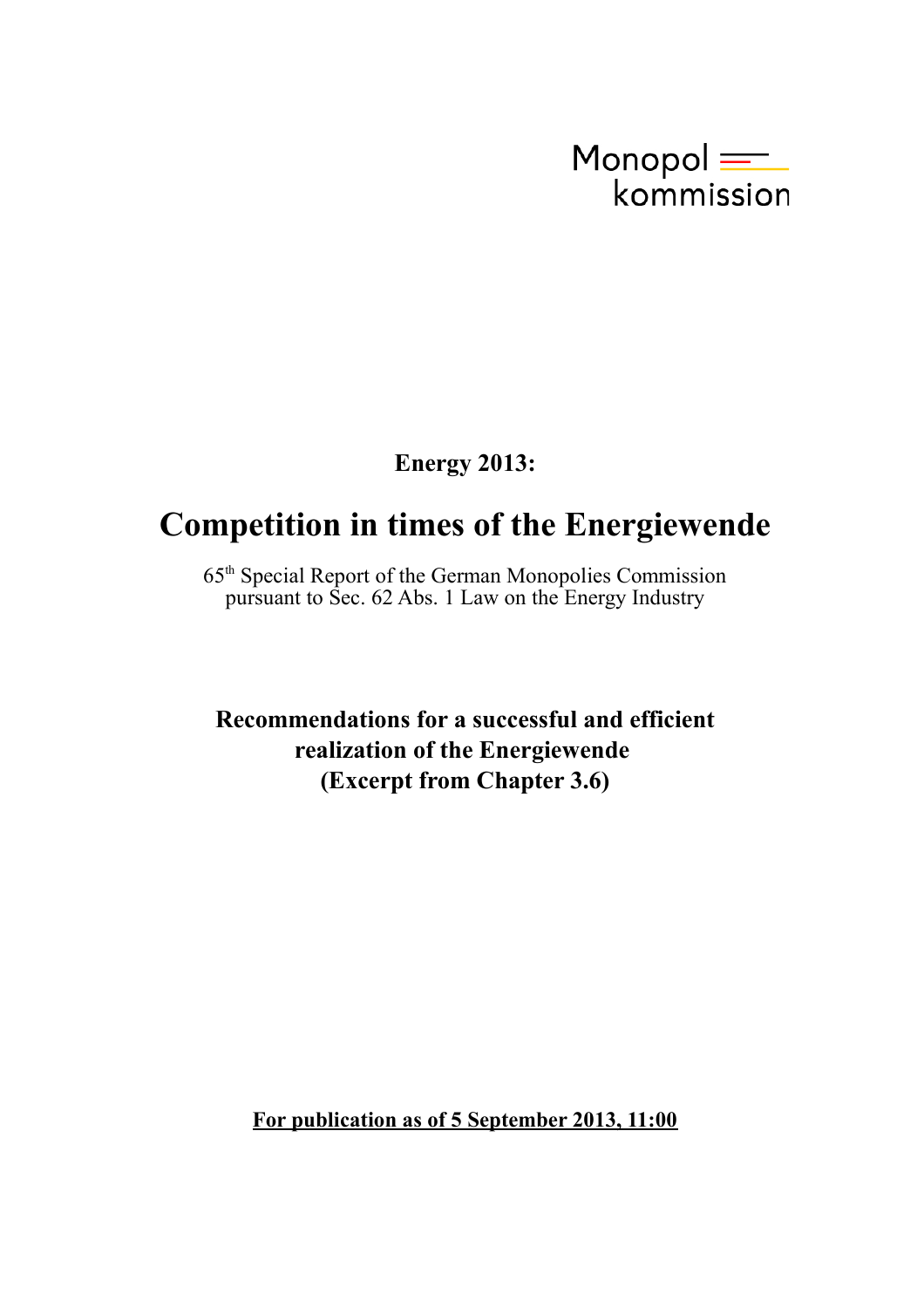## *3.6 Recommendations for a successful and efficient realization of the Energiewende*

**408.** The Energiewende [Energy Turnaround] venture pertains to a multitude of problem areas on several political levels and in different parts of the energy sector. All the while, the ecological objectives must be kept in mind which the changes projected by the Energiewende are meant for. Thus, in the German endeavours towards realization of the Energiewende, the actual effects on the reduction of greenhouse gas emissions should take centre stage. It is in this context, however, the most significant problems of the Energiewende surface if one loses sight of the fact that national endeavours towards  $CO<sub>2</sub>$ -reduction must remain without effect, as the level of  $CO<sub>2</sub>$ -emissions in Europe is already governed by an emissions trading scheme. National endeavours towards greenhouse gas reduction therefore should be coordinated on a European level and intertwined with the emissions trading scheme; their ecological effects should be evaluated. Against this backdrop, the Monopolies Commission views as the most important tasks, on the one hand, the reconciliation of German and international objectives and, on the other hand, the efficient pursuit of the German policy objectives.

**409.** The EEG (German Law on renewable Energies) foresees energy production from renewables of at least 35 % until 2020 and of at least 80 % until 2050. Changes in the market design and reductions of impediments to competition are necessary in order to attain this target quota in a more cost-efficient way than to date and under continuous security of supply. The increase in renewables is mainly due to their furtherance on the basis of the EEG. The EEG's conception has proven successful in terms of target achievement while showing significant efficiency deficits, in particular due to excessive subsidies for inefficient technologies. Hence, an amendment to the EEG is absolutely essential. The Monopolies Commission recommends that the competitive process decide on the eligible technologies and on the correspondent financial demands for the installation of new renewables plants. For this purpose, the EEG should be remodeled so as to introduce a quota model following the Swedish example:

- In a revised furtherance scheme, the target amounts already fixed in the EEG should take centre stage and determine the demand of new renewables plants. An increasing share of renewable energy should thus be mandatory for energy traders and certain end consumers; compliance should be verified on a yearly basis. Hence, costly over-achievement could be avoided.
- Producers of renewable energy will receive renewables certificates. These will be traded on a specific market and – on the basis of a renewables certification obligation for traders and consumers – will ensure the increase of renewable energy by a certain amount. The resulting price for the renewables certificates corresponds to the efficient amount of subsidies necessary for the Energiewende's objectives.
- In time of negative exchange prices no certificates will be issued.
- Each year, certificates used for compliance with quota obligations will be annulled on a specific date. Unused certificates should remain valid, nonfulfilled quotas should be priced at 150 % of the average certificate price.
- For a transitory period, operators of small plants (e.g. up to 100 kW) should retain the possibility to entrust transmission network operators with energy marketing against remuneration.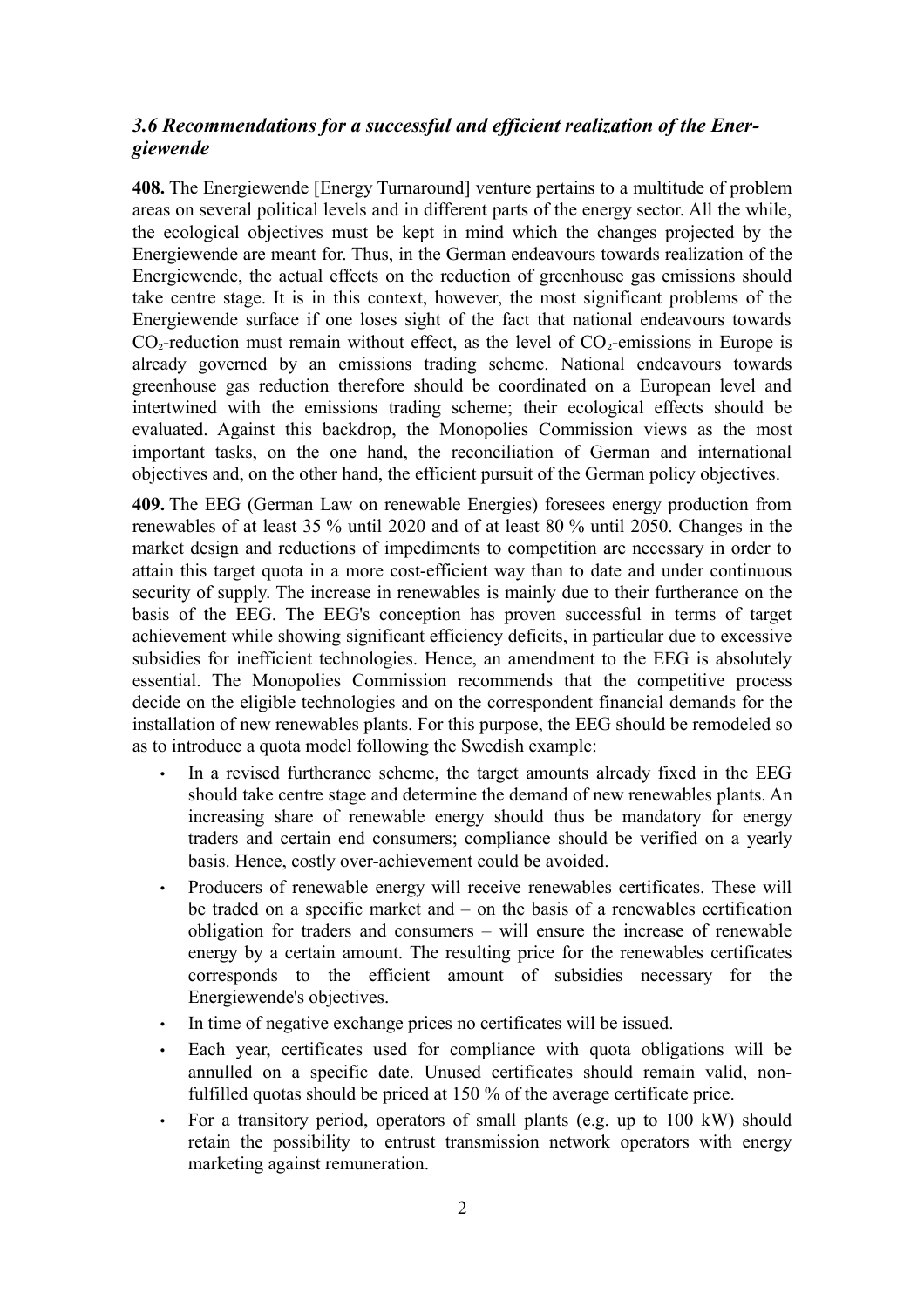**410.** In case political considerations should favour a retention of the EEG's existing furtherance scheme for the time being, the Monopolies Commission considers necessary, in a first step, to extend the existing direct-marketing model within the framework of the EEG-market-premium ("Marktprämie") in an efficient manner. In the future direct marketing should represent the only furtherance model for newly built plants. In order to stimulate competition between renewables technologies, a single fixed price should be set as the basis for determination of the future market-premium. In times of negative exchange prices, no consideration should be paid, in order to reduce the cost-increasing incentives of energy production during these periods. In order to reduce the possible damage due to a fixed price which has been set too high, yearly amount-based limits should be introduced in view of the registration of new plants.

Concomitantly to this approach, the prohibition of dual marketing pursuant to Sec. 56 EEG should be abandoned. Operators of renewables plants should have the possibility to independently make use of the value which the production of energy from renewable sources has for consumers on the market, by issuing tradeable certificates of origin, which in fact would afford them extra consideration. The trade of certificates of origin and the corresponding extra consideration would allow for a reduction by trend of the market premium and, thus, of the EEG contribution ("EEG-Umlage"); which in turn ultimately lowers the energy price. The law may, at least for a transitory period, continue to entrust the transmission network operators with energy marketing – e.g., for small private plants. In such case, the proceeds from the trade in certificates of origin should be used for an increase of plant operator remuneration and for a reduction of the EEA contribution, each by half.

**411.** The proposed modifications to the furtherance of renewables facilitate the estimation of plant capacity of newly built installations, and of the amounts of to-betransported energy. This implies additional positive effects on those costs which derive from the necessity of adaptations to the energy networks. Besides, the abolishment of subsidies in times of overproduction (negative exchange prices) will put an end to the necessity of transporting energy for which no demand exists.

**412.** In finding solutions for network bottlenecks, the focus should not lie – lopsidedly – on network expansion. A whole set of alternatives to network expansion exists, which definitely should be incorporated more widely in the planning of network expansion. Hence, the Federal Government should examine to what degree the necessary network expansion could be efficiently reduced by additional measures. The Monopolies Commission, particularly, proposes to introduce a network charge, respectively a network premium to be paid by energy producers designed to steer the installation and deconstruction of conventional and renewable energy plants in space. Such a network fee component (G-Component) could be construed in the following way:

- Within the framework of the yearly network evolution plan, transmission network operators identify network bottlenecks, subject to approval of the Federal Network Regulatory Agency ("Bundesnetzagentur"). Transmission network operators, in addition, calculate the long-run marginal costs, the marginal benefit of network load, and the network load removal resulting from the feed-in in different network zones.
- Based on this analysis, the transmission network operators define pricing zones for which a positive or negative network fee component (G-Component) is